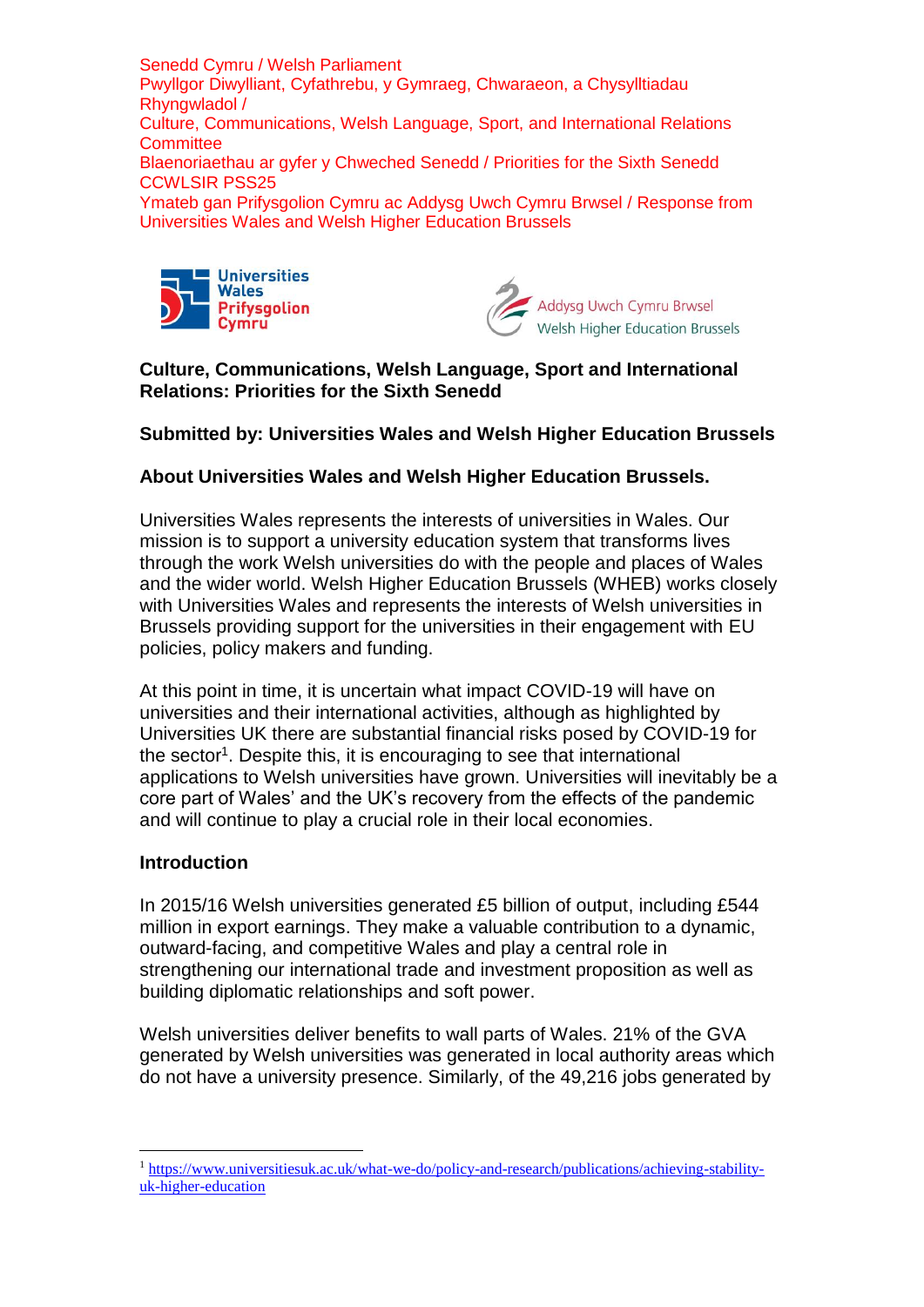



universities, 11,024 were in parts of Wales that do not have a university presence<sup>2</sup>.

Wales should project itself as a dynamic knowledge economy with many areas of international excellence, including smart and flexible energy, nuclear energy, data, manufacturing, and life sciences. Examples of major research and capacity building connections to Welsh export and inward investment include the [ASTUTE,](https://www.astutewales.com/en/) [FLEXIS,](https://www.flexis.wales/) [SPECIFIC,](https://www.specific.eu.com/) [KESS](http://kess2.ac.uk/about/) and [BEACON](https://beaconwales.org/) projects. Universities also play a role in supporting small businesses, including SME's, many of whom go on to export internationally. It is also important to note that Wales has the highest number of graduate start-ups in the UK per capita and supporting their access to international markets also needs to be considered. Universities are valuable partners, collaborators and innovators in many European research and innovation collaborations across the sciences, technology, health, and social sciences with transformational benefits for Wales, the rest of the UK and for Europe. In the Research Excellence Framework 2014<sup>3</sup>, Welsh universities were found to have the highest percentage of 'world leading' research in terms of impact of any part of the UK. The sector's reputation for quality is hard-earned and should be nurtured.

It is critical that universities – as significant contributors to the economy and well networked organisations globally – are actively engaged in discussions relating to future international agreements. Future international relations work should aim to enable conditions for enhanced cooperation in higher education and research and, in particular where matters are devolved, appropriate input should be provided

#### **Responses**

1

*1. What issues should the committee prioritise in planning our work programme for the immediate and longer term?* 

**Ask 1: Universities Wales and WHEB ask that the significant role that Welsh higher education plays in the Welsh economy, in particular** 

<sup>2</sup> <https://uniswales.ac.uk/media/Unis-Wales-international-student-research.pdf>

 $3 \text{ <https://www.ref.ac.uk/2014/>$  $3 \text{ <https://www.ref.ac.uk/2014/>$  $3 \text{ <https://www.ref.ac.uk/2014/>$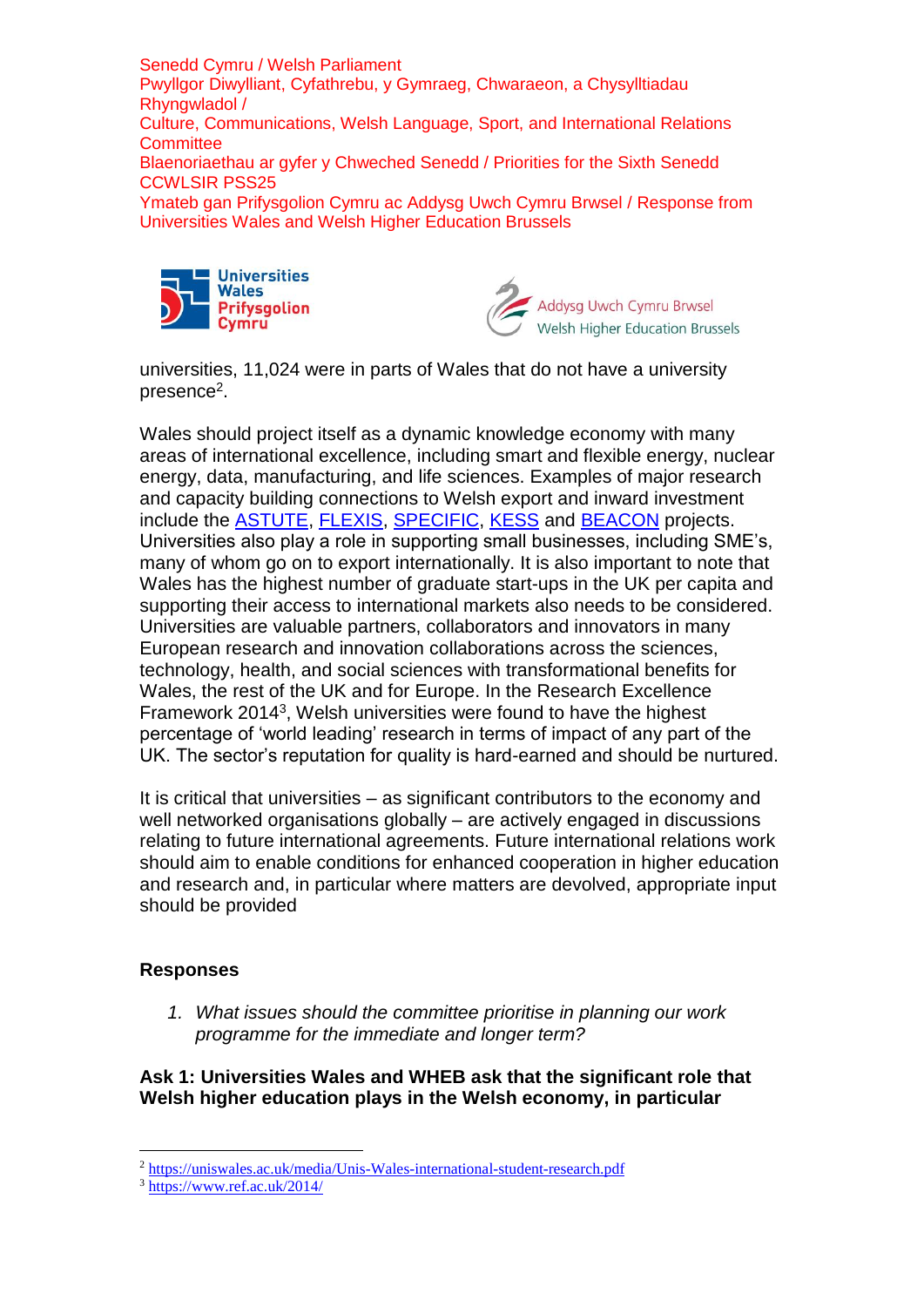



### **relating to education exports, is recognised and given appropriate standing in future policy-making and strategic planning**.

Higher education is a key export, Welsh universities generate £544 million in export earnings annually; that's  $4.1\%$  of all Welsh exports<sup>4</sup>. As outlined above, Universities in Wales have a major part to play in promoting economic growth and innovation in Wales. Welsh universities are internationally competitive and a major economic asset, generating £5 billion of output in Wales in 2015/16. In 2017/18, there were 26,980 students studying for Welsh university degrees overseas. Transnational Education (TNE) is potentially one of the areas of higher education which could benefit most directly via future international cooperation agreements.

As well as its income generation power, the soft power value of international higher education should also be recognised. Student and academic exchanges, international HE partnerships and research collaboration have immeasurable value to boosting Wales' academic and cultural profile and reputation across the world.

**Ask 2: Universities Wales and WHEB ask that the committee works with Welsh Government to ensure that Welsh interests are prioritised by the UK Government as they formalise Free Trade Agreements (FTAs) including the Comprehensive and Progressive Agreement for Trans-Pacific Partnership (CPTPP)**

Future international relations work should aim to enable conditions for enhanced cooperation in higher education and research, while acknowledging that follow-on discussions and/or separate agreements, including intergovernmental MOUs, technical agreements and strategic alliances between higher education institutions, may be the more appropriate channel to determine the details of implementation.

*2. How does Brexit and the new UK-EU relationship affect you or your organisation? What support have you received to respond to the changes? What further support, if any, is needed from Welsh and UK Governments?*

1

<sup>4</sup> <https://uniswales.ac.uk/media/Unis-Wales-international-student-research.pdf>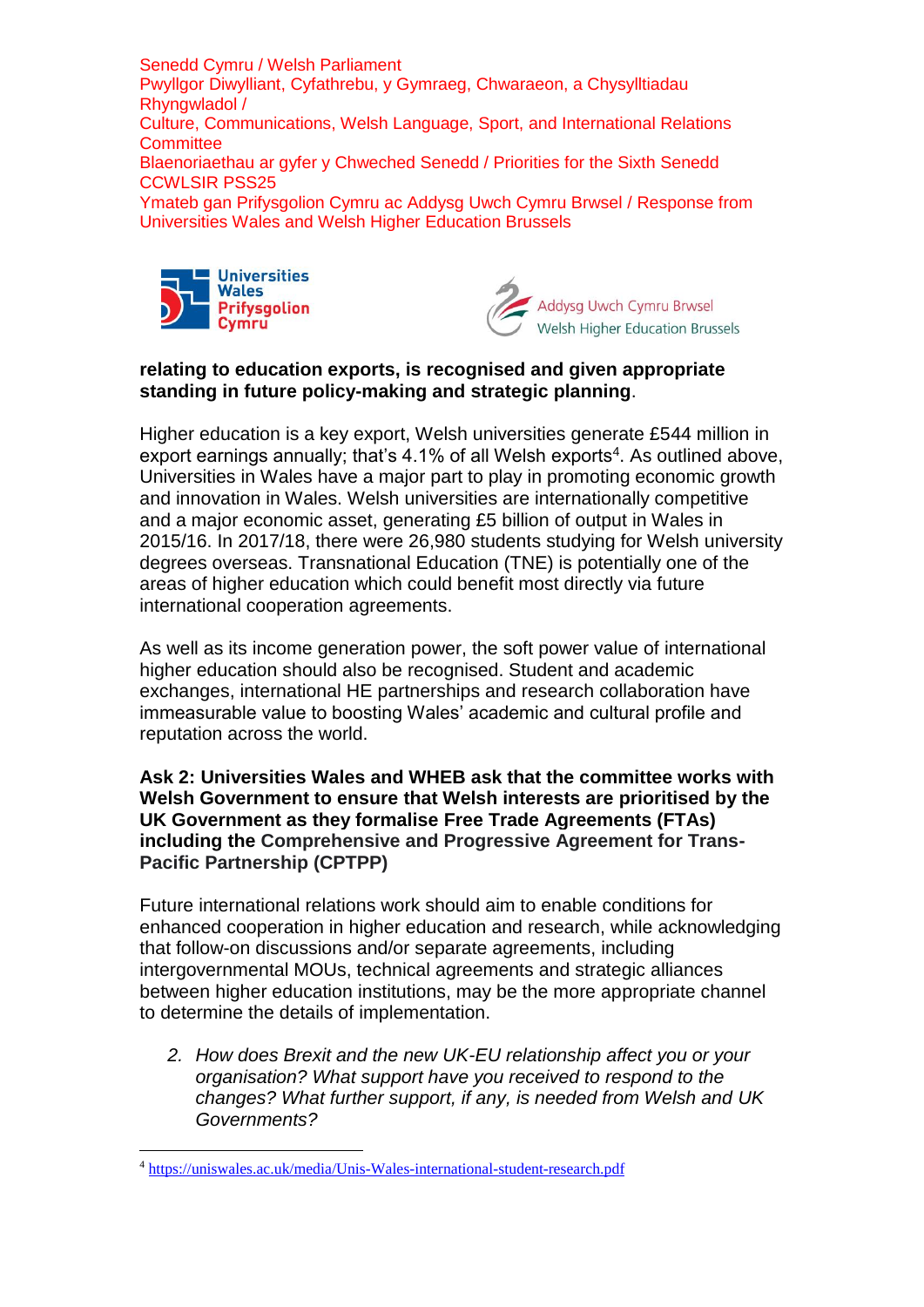



Universities are among the most well-networked organisations in Wales with collaborations and partnerships with researchers and institutions across Europe and around the world. Brexit has caused uncertainties in the wider relationship between the rest of Europe and Wales but universities have worked hard to maintain their connections and support staff and students from across the EU. It has been helpful that the Welsh Government has stated its commitment to working with partners across Europe and that people from across the EU are welcome in Wales.

#### **Ask 3: It will be important that the committee works with the Welsh Government to ensure that Wales' position is effectively communicated to both the UK Government and the European Commission ahead of the 2024 review of the UK's participation in Horizon Europe.**

The UK is awaiting final formalities to be completed to formally associate to the Horizon Europe research and innovation programme but no major issues are expected despite wider political issues around the UK-EU relationship. The participation of the UK in Horizon Europe is strongly supported by universities and research organisations across Europe. In the previous Horizon 2020 programme Welsh organisations, with universities being the most successful sector, have received over €100m euros, have over 250 participations, have been involved in over 2800 collaborative links with 70 countries around the world and are involved in projects worth over €1.4 billion euros. The UK agreed its financial contribution to Horizon Europe as part of the UK-EU Trade and Co-operation Agreement (TCA) so there should be no issues around the UK contribution despite wider questions around research and innovation budgets with UK Government. The UK's financial contribution is derived from a measure of past performance in Horizon 2020, a GDP factor and a participation fee.

The Horizon Europe programme will be evaluated at its mid-term stage by the European Commission in 2024 and the UK will also review its participation in 2024 as part of the wider renegotiation of the TCA arrangements that will take place by the end of 2025. It may also be useful to note that the Northern Ireland Protocol will be subject to its first consent vote in December 2024 so it will be a period of considerable focus on UK-EU relationships. It would be useful for the Committee to note this timeline and encourage early planning for Wales' views and input to be fed into the reviews to enable Wales to shape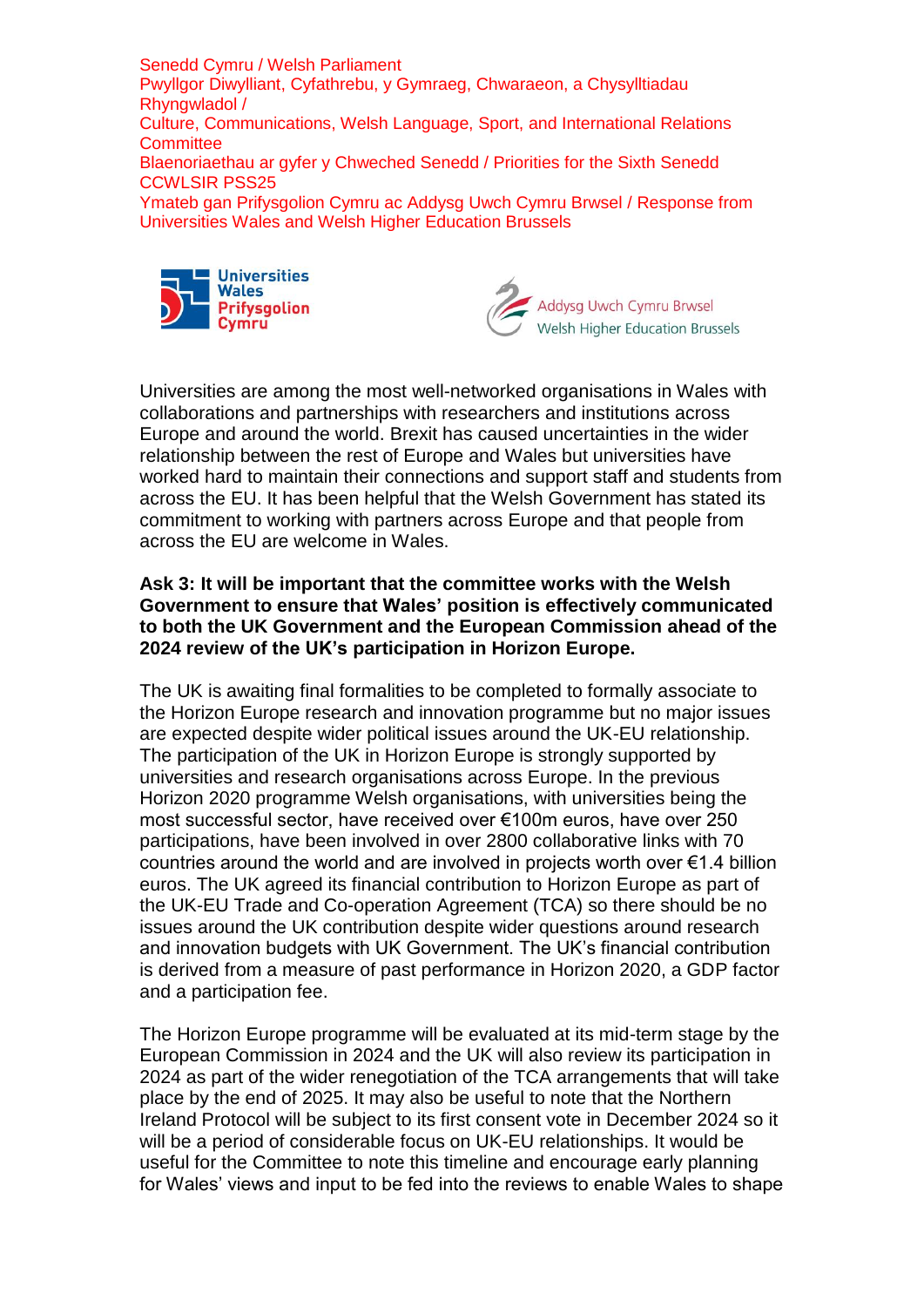

 $\frac{1}{5}$ 



the direction rather than simply respond in 2024. It will be important for Wales' voice to be heard and effectively communicated to both the UK Government and the European Commission as these processes are undertaken. There will also be ongoing oversight of the UK's participation by the Specialised Committee on Union Programmes which reports to the TCA Partnership Council. It would be useful for the Committee to state that both the university sector and the Welsh Government should have a formal role in relation to this Committee**.**

The EU has already held discussions with civil society groups to discuss the implications of Brexit and to gather ongoing views on the implementation of the TCA. The Committee of the Regions has held a number of discussions on the impact of Brexit and the implementation of the TCA on regional connections. Representatives from Wales have participated in these discussions including members of the Senedd. The UK Government is currently consulting<sup>5</sup> on how the consultation arrangements it agreed to as part of the TCA should be taken forward including a Domestic Advisory Group (DAG), and UK and EU stakeholders engaging together through a Civil Society Forum (CSF). It would be useful for the Committee to respond to this consultation and advocate for appropriate Welsh input and representation on relevant bodies. The university sector would be willing to support the committee in their engagement in these areas in any way that it can.

### **Ask 4**: **It is essential that the committee asks both Welsh and UK Governments to engage effectively with the research and innovation community to ensure that a replacement to European Structural Funds is available.**

Wales has received proportionally greater investment through European Structural Funds than other parts of the UK having been awarded over £300m as lead partners since 2014. A significant proportion of these funds have been used for research and innovation activities and have brought tangible benefits to people and places in Wales.

Group.pdf#:~:text=The%20Trade%20and%20Cooperation%20Agreement%20%28TCA%29%20states %20that,domestically%20through%20a%20Domestic%20Advisory%20Group%20%28DAG%29%2C %20and

https://assets.publishing.service.gov.uk/government/uploads/system/uploads/attachment\_data/file/1008 842/Final-Consultation-Document-Civil-Society-Forum-and-Domestic-Advisory-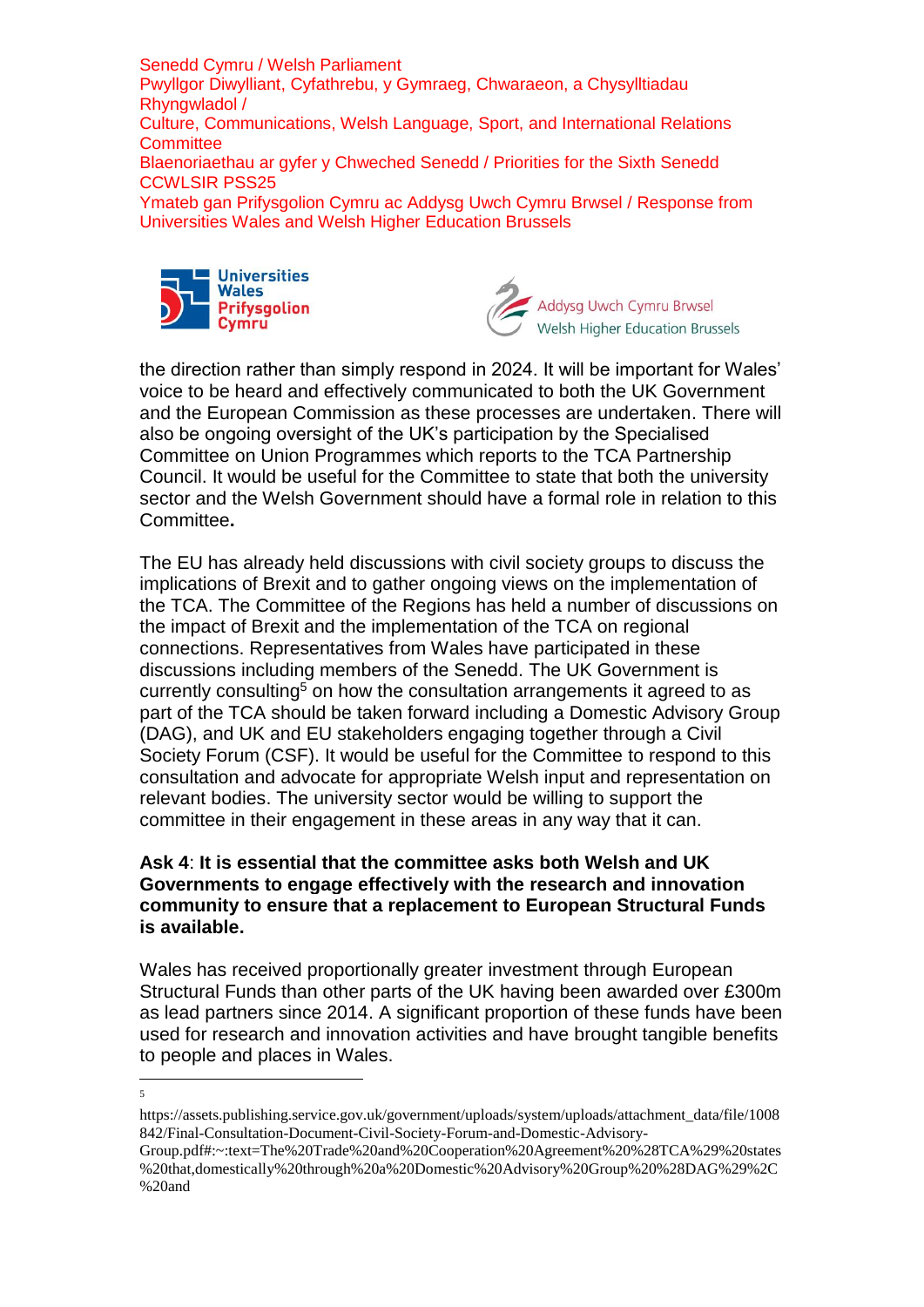



In addition, capacity building projects with collaborative work across a number of Welsh universities have also been supported as described in in the introduction. This capacity building has enabled Welsh universities to then compete successfully for competitive European funding including Framework 7 and Horizon 2020 as highlighted above.

Given how important this funding has been in delivering benefits to regions across Wales, it is vital that levelling up and shared prosperity funds are made available for investment in research and innovation activities that support the Welsh economy and communities across Wales. Our European partners who we will be collaborating with and competing against for Horizon Europe funding will be able to use a number of other European funding programmes to support their Horizon Europe activities including Structural Funds, Erasmus+ and the Recovery and Resilience Funds as the EU continues to implement its 'synergies' approach to programmes. It will be important for UK funding and Welsh funding to be available to enable our universities to continue to collaborate and continue to compete for Horizon Europe funding otherwise we will be at a considerable disadvantage with the economic and social consequences that follow.

While association to Horizon Europe is a positive step, there was considerable disappointment around the UK Government's decision not to associate to the Erasmus+ programme for 2021-27. The Welsh and Scottish Government's expressed their disappointment publicly and the decision was received very negatively by partners across Europe. The UK Government's new mobility programme, the Turing programme, is only a partial replacement for Erasmus+ and is limited in its scope.

In this context the announcement in March 2021 by the Welsh Government of the new International Learning Exchange (ILE) programme with a significant multi-annual investment providing education sector wide inward and outward mobility opportunities was an extremely welcome development. The ILE has been enthusiastically received by partners across Europe and should provide Wales with a very positive advantage in sustaining and building new partnerships with partners across Europe and the world. Universities Wales looks forward to the implementation of the programme from the academic year 2022-23.